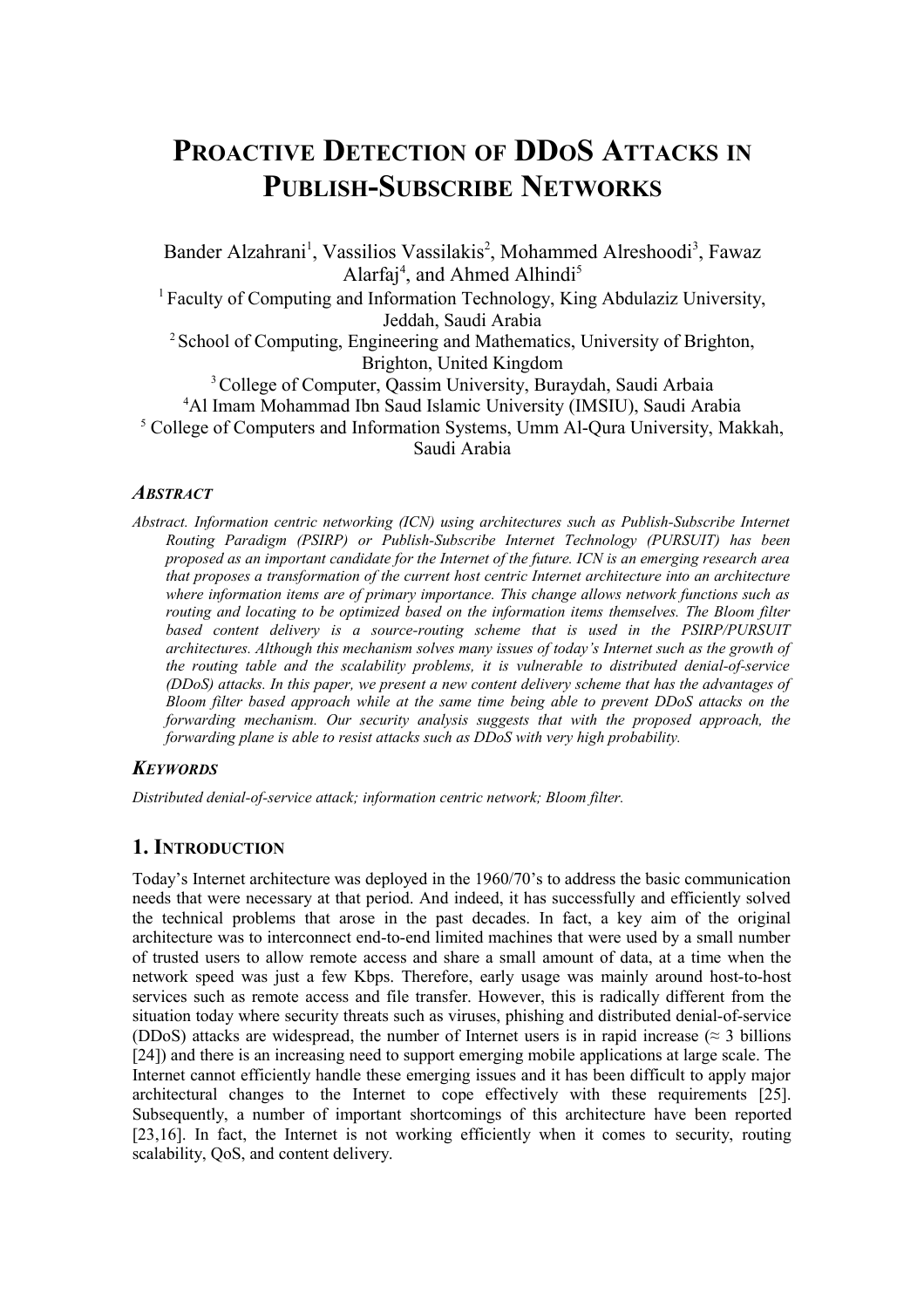From a security perspective, the current Internet architecture was built with the principle that it would be used by trustworthy users in a cooperative and open environment. Therefore, user privacy, information integrity, and user authentication mechanisms were not requirements and consequently have not been considered in the original design. Moreover, since the original design is based on named hosts; it provides the sender with a complete control over the communication to send almost any arbitrary traffic at any time to anyone and without any preauthorisation, and the Internet is highly suitable to deliver this traffic to the intended destination. Unfortunately, the openness of the Internet, which was a critical success factor, now offers no protection for network nodes. Therefore, it is relatively easy to launch DDoS attacks which may cause severe and serious issues, e.g. by flooding some limited resources on the Internet, thus preventing legitimate network traffic. It is also relatively easy for malicious users to hide their identity by using a fake source address.

To mitigate DDoS attacks, a number of network capability proposals have been deployed with various success [32]. Network capability refers to any mechanism that allows routers to statelessly verify if the packet has been previously authorized [8]. In such a proposal, each packet carries information so that routers can identify if the packet is requested by the receiver. Therefore, any sender must first get an authorization-to-send capability from the receiver before being able to send data. The receiver permits the communication either directly [46,45], or indirectly using a third party system [44,35]. Source address filtering [17] is an example of network capabilities that enables routers to filter traffic at the network ingress and egress by identifying spoofed IP address. Although it prevents attackers from replacing their IP address with a random fake one, it is not effective in today's network where attackers can use a large number of compromised machines, i.e. zombies, with a real IP address.

As these issues are related to the core architecture of the Internet, most of the solutions are just add-on functionalities, which in turn have increased complexity. A number of research discussions have investigated the current challenges to identify the main requirements of a future Internet. In this context, a new networking paradigm, termed information-centric networking (ICN), has recently been proposed, aiming at replacing the existing host-centric networking paradigm to address the aforementioned issues [13, 3]. One of the basic features of ICN is to name information items themselves, rather than naming and connecting hosts. This fundamental shift has direct implications on network and systems security issues such as DDoS, which is the focus of this work.

There are some research projects that have developed advanced ICN solutions, such as: Data Oriented Network Architecture (DONA) [29]; Named Data Networking (NDN) [27,26]; Scalable and Adaptive Internet Solutions (SAIL) [2,11]; Content Mediator Architecture for Content Aware Networks (COMET) [1]; and, Publish-Subscribe Internet Technology (PURSUIT) [18,31].

The forwarding mechanisms, used in above mentioned ICN architectures, can be broadly classified into two types: stateful (e.g. as in NDN) and stateless (e.g. as in PSIRP/PURSUIT). The problem of DDoS attacks in ICN architectures that use stateful forwarding has been extensively studied in several works (e.g., [22,14]). Therefore, in this work we study the implications of DDoS attacks on stateless forwarding, using as an example the PSIRP/PURSUIT ICN architecture (in the following referred to as PURSUIT architecture). The PURSUIT architecture defines three distinct types of network entities, namely publishers, subscribers, and the mediation system [15]. Publishers announce and provide the available information objects by sending in the network the publication messages. Subscribers send the subscription messages whereby showing their interest in receiving certain information objects. Contrary to the traditional host-centric paradigm, the subscriber does not need to be aware of the publisher's IP address. The mediation system consists of two logical entities: the rendezvous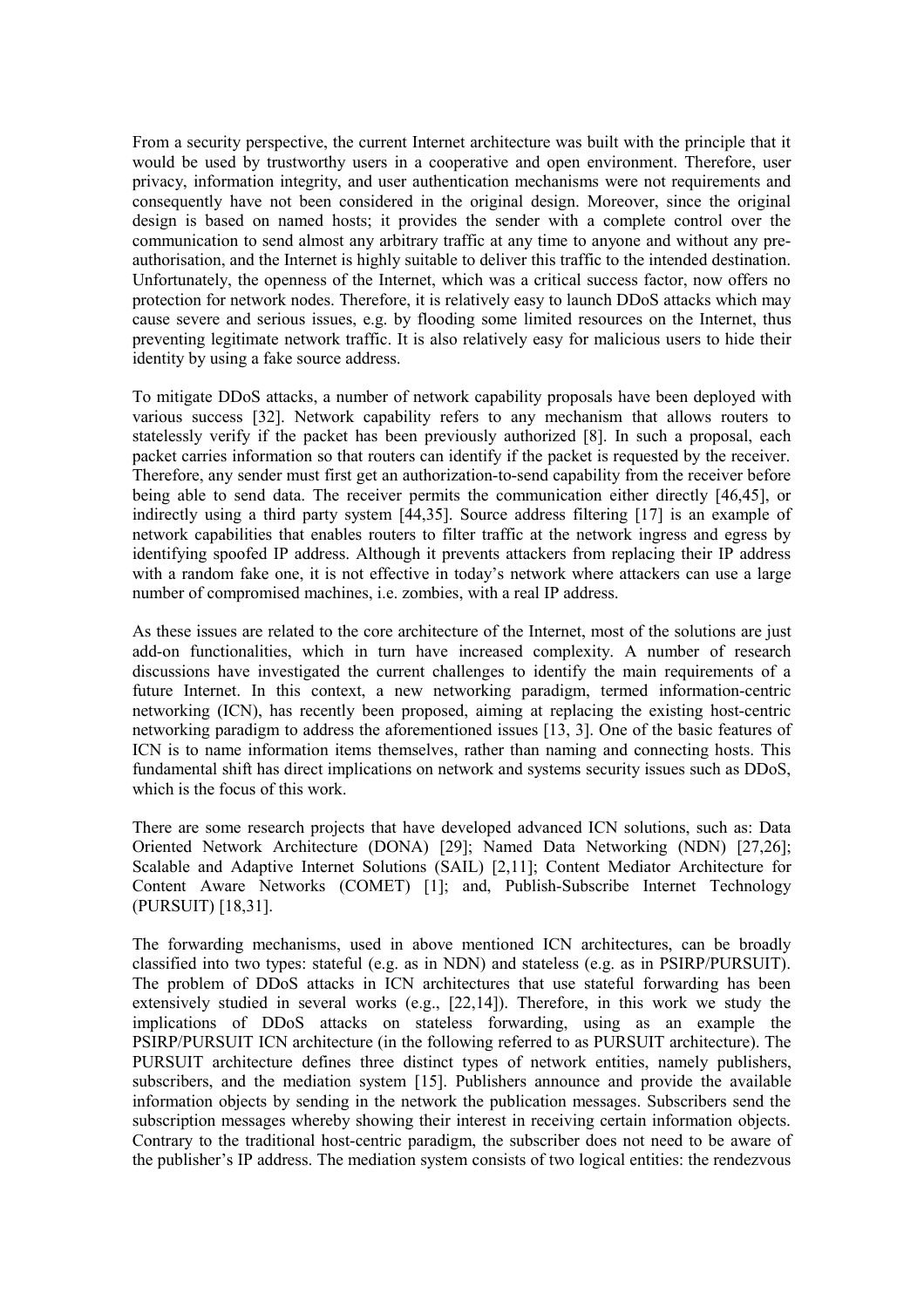function  $\text{RV}$  [34,43] and the topology management  $\text{TM}$ ) function [21,36]. These two entities control and manage another entity: the forwarding (FW) function [28,37,39,47,40,38]. Each information item in the network is uniquely identified by the pair rendezvous identifier (RId) and the scope identifier (SId). SIds are used to organise the information items into scopes, whereas RIds identify items within scopes. The RV is responsible for receiving the publication and subscription messages and determining the set of publishers and subscribers for a given RId of the information item within a specified scope. When the RV detects a match, it contacts the TM who is responsible for maintaining the intra-domain topological knowledge within a domain and for constructing the delivery path from the publisher to the subscriber. When the path is ready, the content can be delivered via a chain of FW nodes from the publisher to the subscriber by deciding where packets should be forwarded.

Although the communication paradigm of PURSUIT has tried to decouple the information from its source location, so that a sender would not be able to send anything unless a subscription is received, recent studies have shown that a DDoS attacks are still possible [9]. In [37], it has been shown that the Line Speed Publish/Subscribe Inter-networking (LIPSIN) forwarding scheme used in PURSUIT is vulnerable to computational attacks and replay attacks which can be used to launch DDoS attacks. In the same work, in order to offer DDoS resistant forwarding, the zFormation technique has been proposed. This technique has been studied from the viewpoint of TM scalability in [7]. The works of [37, 7] have been extended in [4] to mitigate the brute-force attacks on the LIPSIN scheme and to reduce the DDoS attack probability.

Building upon the LIPSIN scheme and network capabilities work [8,17,37], this paper proposes a content delivery approach that effectively prevents DDoS attacks using network capabilities. The rest of the paper is organised as follows. In Section 2, we present an overview of the PURSUIT ICN architecture, the scheme used for packet forwarding and its security vulnerabilities. We also point out the limitation of the existing solutions. In Section 3, we present our proposed secure forwarding mechanism. In Section 4, we analyse the resistance of our solution to DDoS, and conclude the paper in Section 5.

# **2. BACKGROUND AND RELATED WORK**

# **2.1. The PURSUIT architecture**

The PURSUIT project [19] brings two concepts to form an ICN solution: mediated assisted forwarding and publish/subscribe communication. The basic PURSUIT architectural model is given in Fig. 1. In order for a publisher to announce a publication, it must know the SId within which the information object to be published, as well as to create an RId for the item. As we observe in the figure, initially the publisher notifies the RV that it can provide an information item, by sending the corresponding RId and SId. Next, the subscriber notifies RV that it wishes to receive the item. The  $\overline{RV}$  detects the matching and asks the topology manager to compute the delivery path from the publisher to the subscriber. The TM, after having accomplished this task, encodes the delivery path into a Bloom filter [10] and sends it to the publisher. Finally, the publisher and the on-path FW nodes will use this Bloom filter as the forwarding identifier (FId).

Below we will explain how the FId is created and used for packet forwarding decisions. LIPSIN [28] is one of the developed forwarding techniques of the PURSUIT ICN and uses the Bloom filter based content delivery. Bloom filters are memory-efficient data structures that perform fast creation and membership tests. In order to realise content delivery using Blooms, each network link is identified with a unique link identifier (LId). Typically, an LId is an *m*-bit array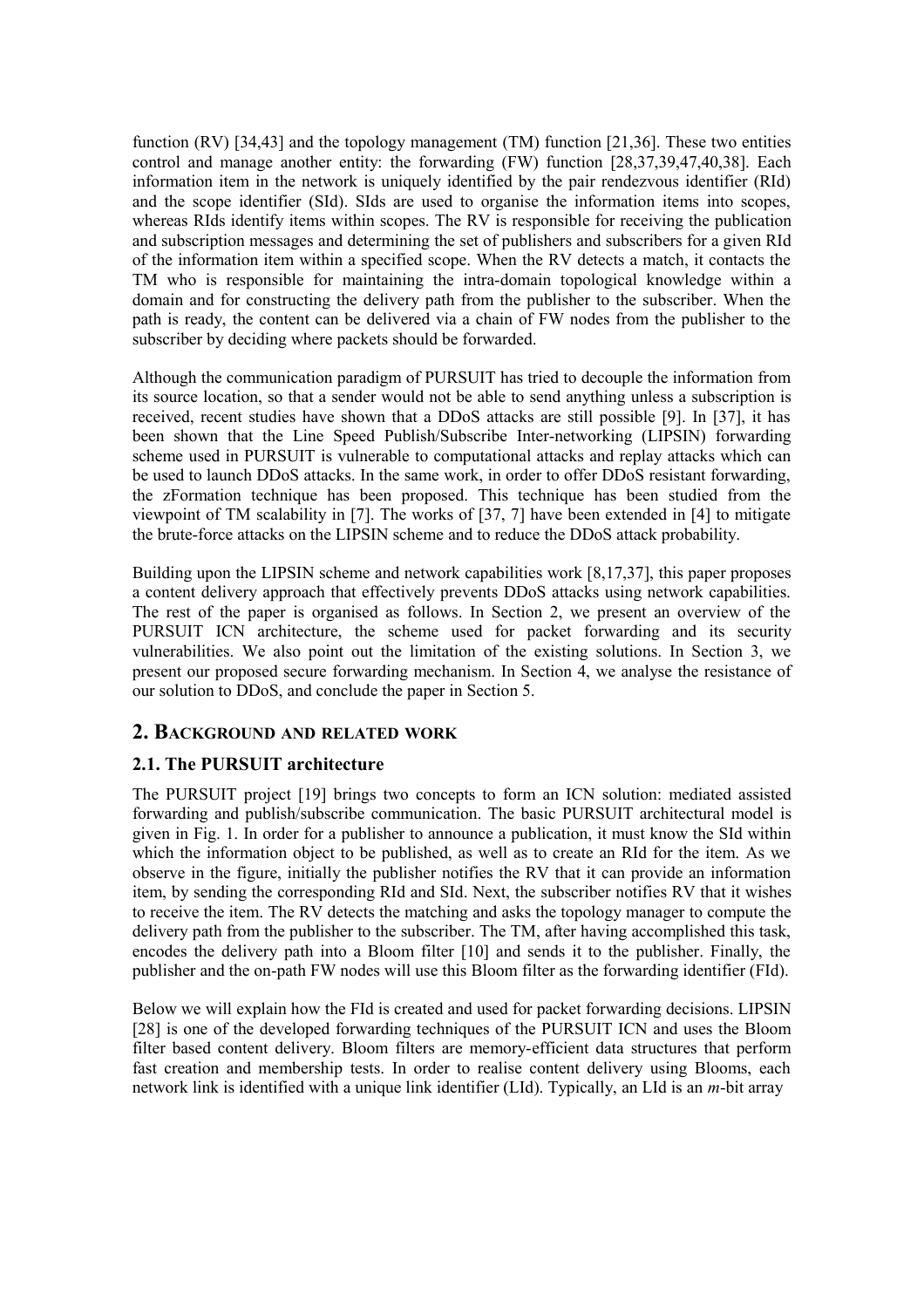

Figure.1. A general view of the PURSUIT architecture.

and *k* hash functions are used to set bits to 1, with  $k \ll m$ . These two parameters value are subject to some optimization criteria [12]. Some typical values are  $m = 256$  and  $k = 5$  [28,37]. An example of the Bloom-filter based approach is illustrated in Fig. 2. Consider a small network consisting of 5 forwarding nodes, one publisher and 3 subscribers. Each link is assigned a statistically unique LId with  $m = 8$ . Assume that Sub-B wishes to receive an information item from Pub-A. For this to be achieved, as discussed above, the TM has to encode the LIds of the delivery tree into an FId and send it to Pub-A. The encoding is done by performing the bitwise OR operation. As shown in Fig. 2, Pub-A places the FId in the header and forward the packet to its edge forwarding node (FW-1). Then, this node examines each of its outgoing interfaces (i.e. LId-2 and LId-3), by performing the forwarding membership test. The forwarding test is done by performing the logical AND operation on the FId and the outgoing LId. If the result of this AND operation equals to the LId, then the packet will be sent via the corresponding link. As we observe in Fig. 2, the packet will be sent to the FW-3. This FW node will also perform the same forwarding test on all its outgoing links, and so on. Finally, the requested information item will reach Sub-B, but not Sub-A and Sub-C, since the forwarding tests at FW-1 and FW-5 over LId-2 and LId-8, respectively, will fail.



Figure.2. LIPSIN based forwarding using Bloom filters.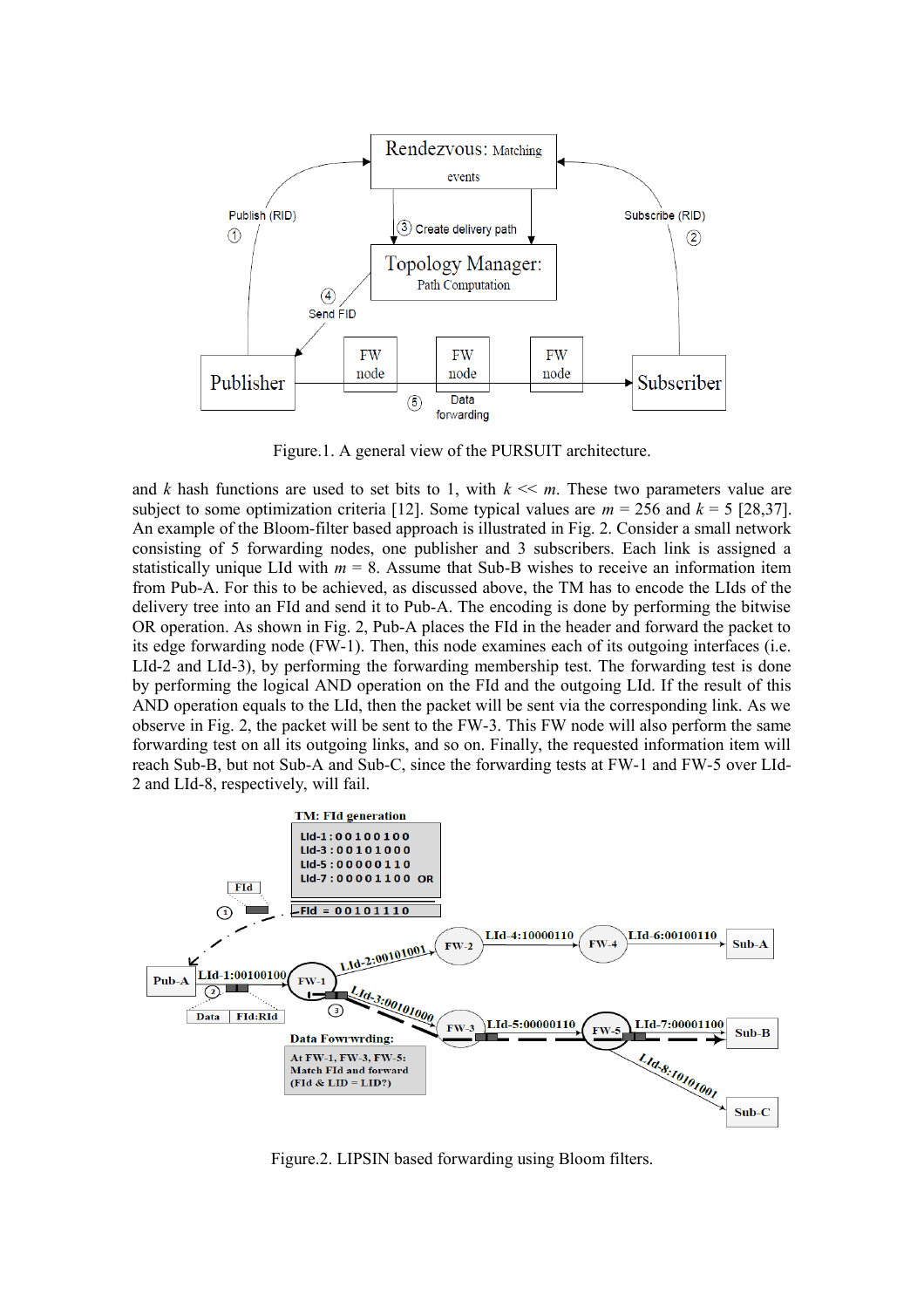#### **2.2 False positive issue and security chain reactions**

One limitation of the LIPSIN forwarding is that some packets may be unnecessarily forwarded to non-provisioned links. That is, the forwarding test, described above, may give false positives. For instance, suppose that LId-8 is equal to 00101000 in Fig. 2. Since this LId has not been included in the path from Pub-A to Sub-B, the FId created by the TM is as shown in the figure. Nevertheless, the forwarding test at the FW-5 will falsely produce a positive result for the LId-8. This shortcoming may generate infinite loops which become a security issue if exploited by a malicious node. It may lead to DDoS attacks against end-users or some parts in the network by deliberately creating false positives in sensitive links. In practice, the attacker could perform several attacks such as flow duplication, packet aggregations, and forwarding loops, overwhelming the network resources [40].

#### **2.3 Security vulnerabilities in the forwarding plane**

In this section, we highlight the vulnerabilities of the LIPSIN mechanism. First of all, note that when all bits are set to 1 in a FId, the packet will be delivered to every network node, because the forwarding test will give a positive result at every FW node. To address this issue, LIPSIN sets an upper limit on the number of bits set to 1 in a FId. The ratio of the bits set to 1 over the total bits, *m*, is called fill factor and denoted by  $\rho$ . In the example of Fig. 2, the FId has  $\rho = 4/8 =$ 0.5. In the literature, a typical value of the fill factor upper limit is  $\rho_m = 0.5$  [37,40]. Any FId with  $\rho > \rho_m$  will be immediately rejected by FW nodes.

Another security threat that may arise is when the attacker is exploiting false positives and launching the brute-force attack to reach a targeted end-node. To achieve that, the attacker tires all possible FIds with the aim to obtain a valid FId that reaches a target node. The number of possible FIds depends on the FId length, m, and the maximum fill factor, *ρm*. The probability,  $p_{fw}$ , to guess a working FId created with a maximum fill factor of  $\rho_m$ , k hash functions and goes to a target l hops away can be calculated as follows [37,4]:

$$
p_{fw} = \rho_m^{k \cdot l} \tag{1}
$$

Other types of attacks, such as replay attacks and computational attacks, are also possible. In a replay attack, some non-requested traffic with a previously created valid FId, is injected into the network. A computational attack is started by gathering legitimate FIds and inspecting the correlation of their bit patterns.

#### **2.4 Secure zFormation**

One factor that strengthens the security threats is the use of time-invariant LIds. The zFormation approach, proposed in [37], makes FIds expire after a certain time by periodically changing the LIds every *∆t* (duration of time that a LId is valid). A cryptographically secure hash function, called zFormation, computes the LIds based on the following parameters:

- Some content-based information, *T*, such as the flow Id or the RId.
- Periodically changing time-based secret key shared with FW nodes, *K(t).*
- The port number of an incoming or outgoing link, *I* and *O*, respectively.
- The optimization index, *d*, to mitigate the false positives proposed in [28].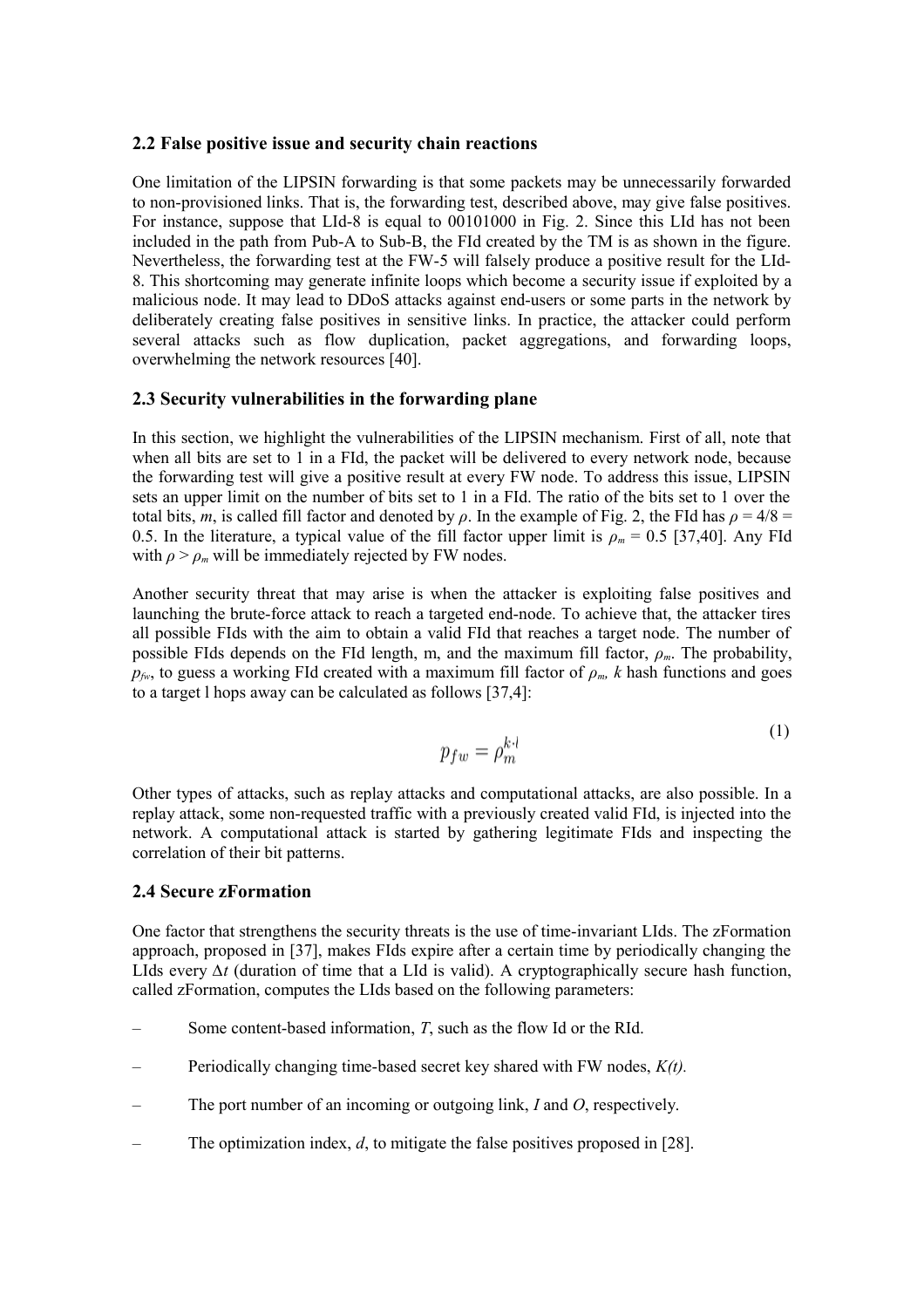As a result, the LIds become dynamic and bound to a specific content-related information and have limited time duration. This approach provides sufficient protection against replay attacks and computational attacks. However, in [4], we have demonstrated that the zFormation solution is still vulnerable to successful DDoS attacks if either the fill factor of the FId is too large or *∆t* is too long. In practice, we found that an attacker can inject unwanted traffic, using a fake FId, in a path up to 5 hops within only 23s, using a reasonable attacking rate of  $10<sup>6</sup>$  packet/s, i.e. by having a packet size of  $10^3$  bits and  $10^9$  bit/s capacity on each edge link. The issue of brute-force attacks has been addressed in [4,5], where the impact of  $\rho_m$  and m, respectively, on the attack capability has been studied.

Moreover, although the zFormation mechanism has effectively made DDoS attack more expensive to be successfully launched, in [9] it has been shown that attacker can penetrate the secrecy of LIds. Consequently, they could launch DDoS to a specific target if a sufficient number of LIds are identified. In this case, the attacker launches what is called a reverseengineering attack over the secret LIds and by using a botnet that is randomly distributed around the network. In particular, all compromised nodes in the botnet subscribe to information items from each other. Assuming that the attacker has knowledge of the network topology, it first collects all legitimate FIds created by the TM for all pairs of bot nodes. Since the network topology is known, the attacker is able to know the connectivity graph and the FW nodes of which each FId passes through. Therefore, for each FW node it can figure out the LId by computing the intersection of the FIds that passes through the FW node by taking a bitwise AND operation over the FIds. The accuracy of the computed LIds may just be approximation to the real ones with some extra bit set to one, but this does not affect the attack, unless the maximum fill factor is exceeded. The attacker then can build FIds to attack a victim without receiving any help from the TM.

However, it is obvious that after obtaining the LIds and building a valid FId, the attack is only limited to a short time duration due to the periodic LIds/FIds updates. Therefore, a frequent update of the LIds can minimise the effect of the attack, since the old FIds are expired after the update.

## **3. THE PROPOSED SECURE FORWARDING MECHANISM**

## **3.1 Overview**

To mitigate brute-force attacks and subsequently prevent DDoS attacks, a validation mechanism is required to check the legitimacy of FIds that are sent by publishers to the network. This mechanism should not add any additional overhead on the TM, such as maintaining a large number of shared keys with each FW node in the network. In practice, we seek a mechanism that prevents the attack locally on the forwarding plane in a stateless manner and without involving any other entity rather than the corresponding FW node. We consider these issues in the proposed secure forwarding mechanism. In this scheme, in addition to performing the forwarding test at each FW node, as proposed in the zFormation technique, we also introduce a security test at the ingress node, so that any attack is prevented at early stage. In the following, the FW node that is directly attached to a user node (publisher/subscriber) is called Edge-FW. For instance, in Fig. 2, the Edge-FW nodes are FW-1, FW-4 and FW-5. The approach proposed in this paper uses pre-defined and fixed LIds, as in the traditional LIPSIN mechanism. This is different from is the zFormation technique, discussed in Section 2.4, which uses dynamic changeable LIds.

Our solution is based on the following assumptions: (1) links from users to Edge-FW nodes are assumed to be local, i.e. not used by the TM in the FId generation. On the other hand, links from Edge-FW node to users are global and are included in FId generation. (2) Each Edge-FW node maintains two 128-bit long master keys,  $kI$  and  $k<sub>2</sub>$ . (3) As in current access network scenarios,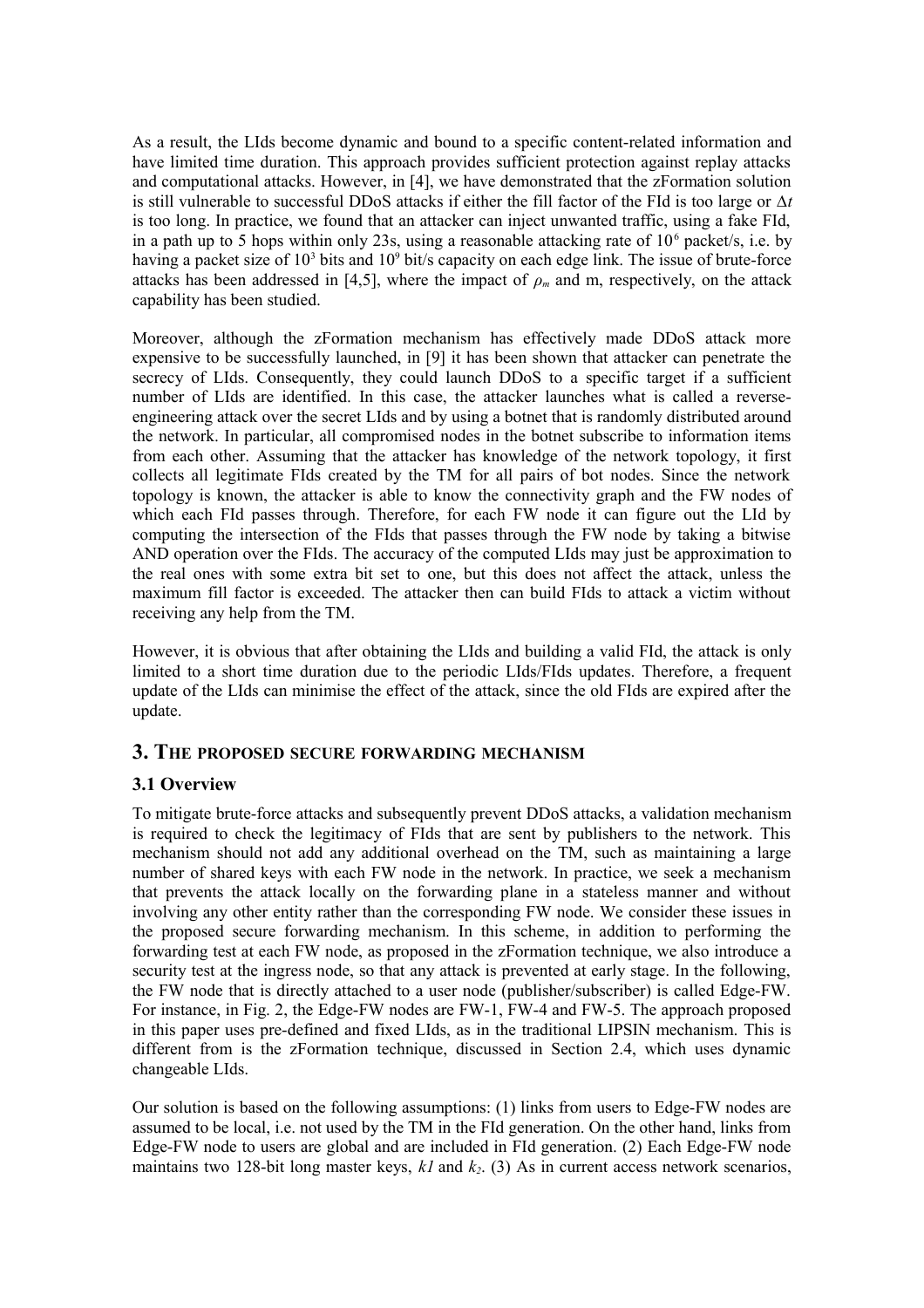the attacker has no special privileges in the network but can send arbitrary packets up to the capacity of the access link.

#### **3.2. Secure FId generation**

We should recall that the TM knows the network topology. Also, it is mainly responsible for finding the best path between publishers and subscribers. Our proposed forwarding scheme is illustrated by a simple example of Fig. 3 (a). In this example, FW-1 is the Edge-FW node responsible for performing the security check. We refer to the legitimate forwarding identifier contracted by topology manager as FId and to its encrypted version as eFId; whereas the one utilised by the publisher is denoted as  $eFId_n$  and its decrypted version is  $FId_n$ . The hash that is performed over eFId is called *h*, and the hash used by the publisher is called hp. When a legitimate, non-hostile publisher is using the network, each pair of each pair of  ${FId, FId_n}$ ,  ${eFId, eFId_p}$ , and  ${h,h_p}$  will be identical. This is because a legitimate publisher will be using eFId that is generated by the Edge-FW, without any form of malicious manipulation.

In our proposed scheme, when generating FId, link from publisher to Edge-FW node is not included in the delivery tree. Also, TM provides Edge-FW node with an outgoing interface number or an access media address to the publisher where FId should be forwarded. Therefore, in Fig. 3, to create FId that connects the publisher Pub with the subscriber Sub, TM encodes the



Figure.3. Edge-FW approach: (a) An example of the FId creation and packet forwarding. (b) Encrypting the FId at the Edge-FW node. (c) Generating the hash h at the Edge-FW node.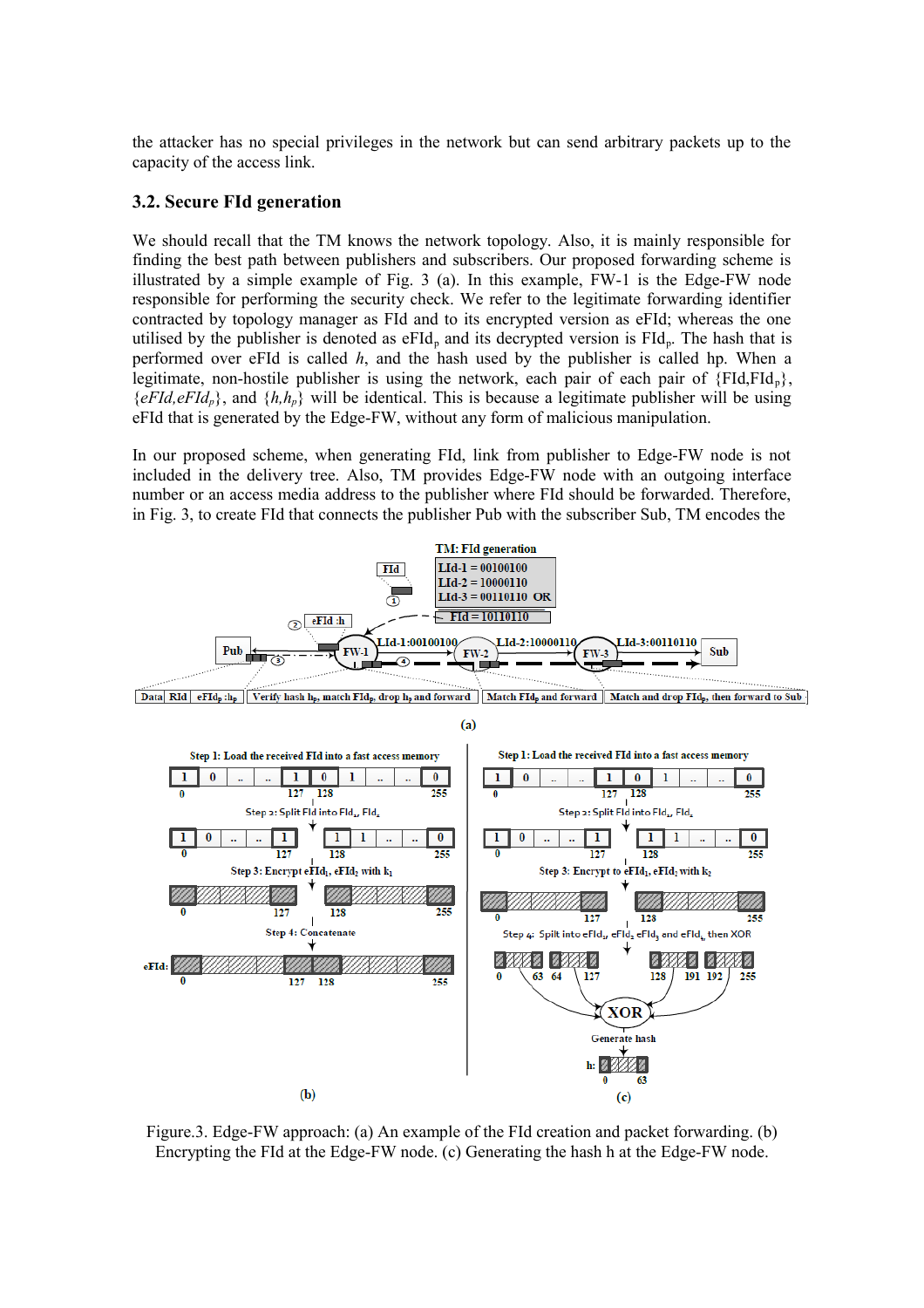links LId-1, LId-2, and LId-3 into the Bloom filter and then performs a bitwise-OR operation over them. FId generated in this way is then sent to FW-1 node which is the publisher's Edge-FW node.

Upon receiving the FId by the FW-1, the AES algorithm is applied to encrypt it. The encrypted version is denoted as eFId. This is done in order to preserve the confidentiality of the FId. This way, computational attack by a potentially malicious publisher can be prevented. It should be noted that in this scheme, all encryption and decryption processes are performed using AES. This encryption algorithm can be implemented in a number of efficient ways, and it was designed from the very beginning as a cipher which can be implemented efficiently, both in software or hardware. It is considered scalable and performs well when used in IPsec/IPv6 [20]. Recently, it has been shown that AES can be accelerated to work at line-speed of 10 Gbps requiring only 8 processor cores running at 3 GHz [30]. This feature makes AES particularly suitable for PURSUIT ICN.

To prevent DDoS attacks, the FW-1 generates a 64-bit hash h over the eFId. This way, the resultant hash becomes bound to a certain identifier. Afterwards, the pair {*eFId,h*} is sent to the Pub and will be used to send traffic to the Sub. The procedure of encrypting the FId is shown in Fig. 3(b). To encrypt the received FId, FW-1 copies FId into fast memory and then splits it into two parts: FId1, FId2, each of which is 128-bit long (for compatibility with the keys length. Next, each part is encrypted separately with the master key k1 and results in eFId1, eFId2. The last step is performed by concatenating eFId1 and eFId2 to form a 256-bit encrypted eFId. The hash creation procedure is shown in Fig. 3(c), where the process starts by repeating Steps 1 and 2 of the FId encryption procedure. In Step 3, FW-1 encrypts  $FId_1$  and  $FId_2$  with  $k_2$  which protects the hash.

Next, in Step 4, these sub eFIds are further split into four parts, each of which is 64bits long. Then, a bitwise-XOR operation is taken over them to form a 64-bit hash h. The purpose of this process is to preserve the integrity of the original eFId so that any forged eFIdp, used by the publisher, is identified.

## **3.3 Secure FId forwarding**

When the pair  $\{eFId, h\}$  is created, it is then forwarded by FW-1, as shown in Fig. 3, through the outgoing interface given by TM to the relevant directly connected publisher. The publisher places this pair on each transmitted packet. Next, when the FW-1 node receives a packet, initially it will perform two tests: the security test and the forwarding test. The security test will validate the received eFIdp (i.e., whether this eFIdp is legitimate). This test is done at the Edge-FW node and only for packets received from the publisher's side. The forwarding test, as described previously, is the basic LIPSIN membership check and will decide the next hops of the received packets. A packet is sent to next hop only if it can pass both tests. In the security test, the Edge-FW node also verifies the integrity of the received eFIdp. This verification is performed as shown in Algorithm 1.

If the packet will pass the security test, the eFIdp is considered legitimate. Then, the Edge-FW node drops the hash h and replaces the eFIdp with the FIdp, which should be identical to the original FId in a non-malicious communication. Afterwards, the forwarding test is done for each outgoing interface using FIdp. If the test is positive, the packet will be sent to the next FW node in the path. The forwarding test is done at each FW node until the packet reaches the Edge-FW node of the subscriber. At this stage, the FIdp is discarded before forwarding the packet to the subscriber. This prevents the reverse-engineering attack mentioned in Section 2.4, where the attacker tries to obtain simultaneous valid plaintext forwarding identifiers from compromised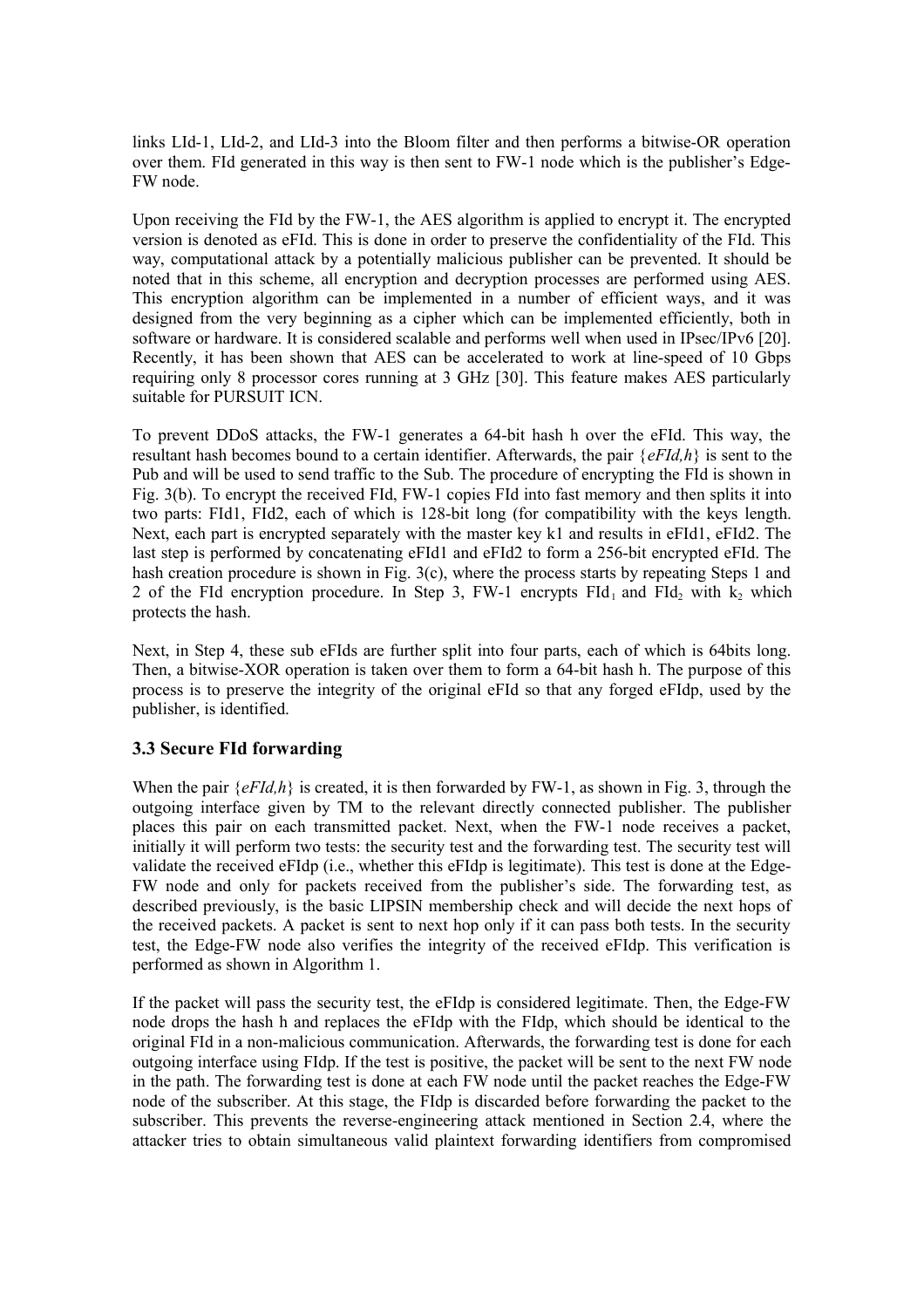subscribers to obtain useful information about the network topology by analysing the correlation between a large number of forwarding identifiers.

According to our proposed approach, the master key  $k_2$ , is periodically changed to mitigate replay attacks. Therefore, an attacker who possesses a valid encrypted pair {eFId,h} cannot use it maliciously to send unwanted traffic forever, as the hash is expires once the key is changed. The attacker is limited within the time window of *k2* update. For long-lived flows, FIds that are about to expire can be updated when TM send new  $k_2$  keys to Edge-FW nodes. Also, this approach requires that RV checks periodically its event table periodically within the specified time window looking for events that need to be updated. Hence, the relevant Edge-FW node is informed by TM about these events in order for the FId to be updated with a new hash. If an information item is not wanted any longer, the subscriber will send a remove subscription request. Otherwise, RV will assume that the subscriber is still interested in the item and the Edge-FW node will be informed about extending the communication by generating a new hash. The problem of selecting a suitable time window for the aforementioned FId update operation has been studied in [6].

- Input: A pair of  $\{eFId_p, h_p\}$  extracted from the incoming packet, with lengths of 256-bit and 64-bit respectively.
- 1 Begin
- 2 Split  $eFId_p$  into  $eFId_{p_1}$  and  $eFId_{p_2}$ , each of which is 128-bit long.
- 3 Decrypt  $eFId_{p_1}$  and  $eFId_{p_2}$  to  $FId_{p_1}$  and  $FId_{p_2}$ , respectively, using  $k_1$ .
- 4 if  $\rho \leq \rho_m$  then
- Encrypt  $FId_{p_1}$  and  $FId_{p_2}$  to  $eFId_{p_1}$  and  $eFId_{p_2}$  using  $k_2$ . 5
- Split  $eFId_{p_1}, eFId_{p_2}$  into four parts.  $\overline{6}$
- Perfom a bitwise-XOR operation over the generated parts to create a 64-bit hash  $h$ .  $\overline{7}$
- if  $h_p = h$  then 8
	- The  $eFId_p$  has passed the security check, so combine the  $FId_{p_1}$  and  $FId_{p_2}$  found in 3 and perform the LIPSIN forwarding check.
- 10 else

 $\overline{9}$ 

- Drop the packet and count a failure attempt against the publisher.  $\overline{11}$
- 12 End

Algorithm 1. The security test procedure at the Edge-FW mode

#### **4. ATTACK ANALYSIS AND DISCUSSION**

Although most of the proposed false positive reduction techniques [28,12,42] have effectively added a control over the false positive rate and kept it at a minimum, they are unfortunately not useful when brute-force attacks are considered. These proposals aim at optimizing FIds in terms of the false positive rate, at their formation stage and then placing some relevant optimization parameters in the packet to be used by the forwarding plane. However, these techniques do not consider anomalous behavior where publishers maliciously ignore or alter the in-packet parameters; consequently, an attacker subverts the forwarding process such that the minimal false positive rate no longer applies. For example, the LId-Tag (LIT)-based solution proposed in [28] aims at reducing the false positives. According to this approach, a subset of LIds that results in lowest false positive rate is chosen from the set of all available d LIds. Then, the *d* value corresponding to the selected subset is inserted in the packet header. This strategy is not suitable for mitigating brute-force DDoS attacks, since the attacker is able to use an arbitrary value of d to achieve a successful attack with high probability. Also, taking into account that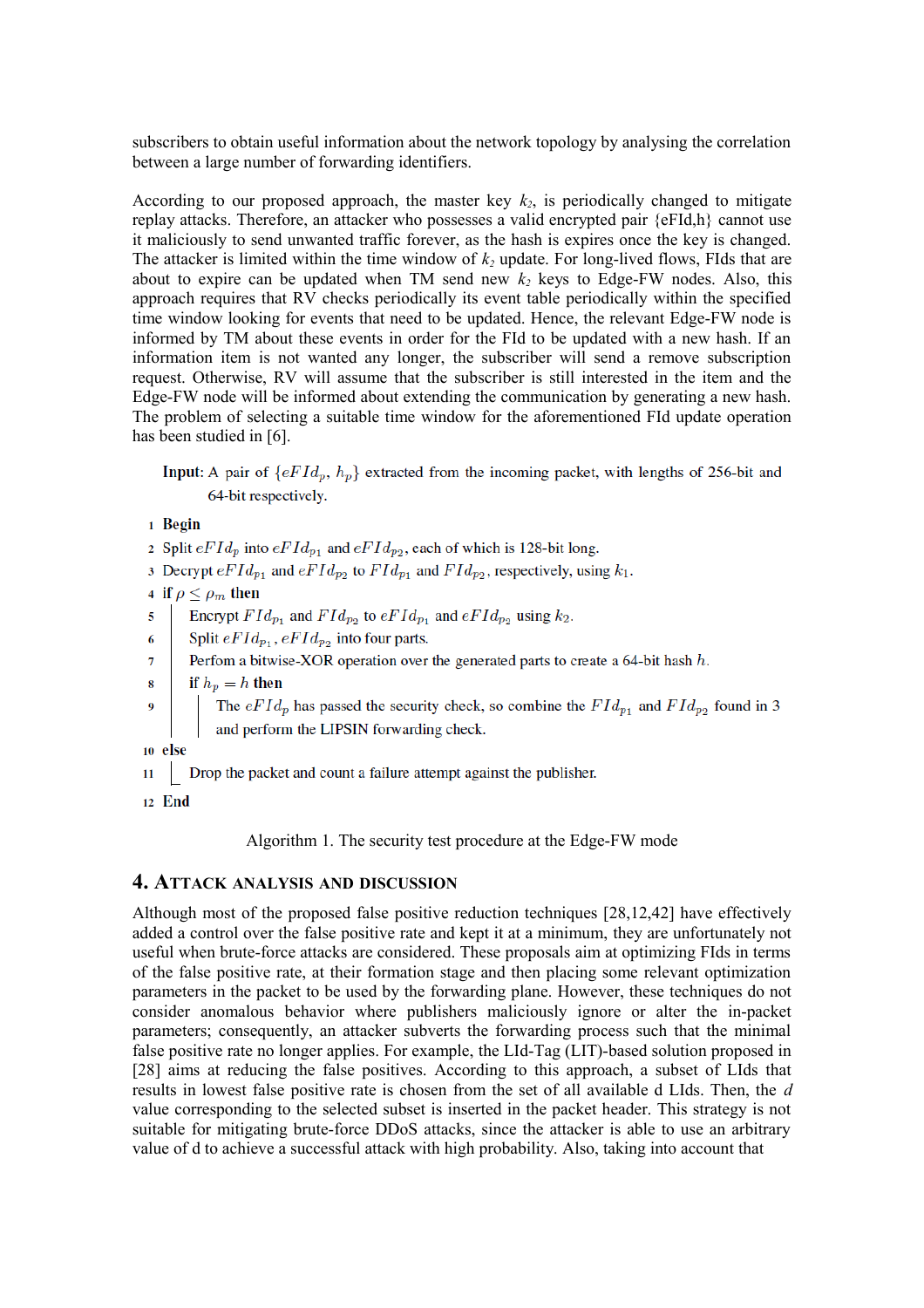

Figure.4. The sequential checks to be achieved by the attacker to reach a victim 4-hop away from an attacking node.

this strategy does not perform a verification mechanism at the FW node to force the attacker to use the original selected value of d. Indeed, it would not be possible for the FW node to know which value of d is actually the correct one.

On the contrary, our proposed secure forwarding mechanism can effectively stop the attacks described in Section 2.3. For example, if an attacker wants to inject unwanted traffic to a victim who is four hops away, then he first must pass both the security test and the forwarding test at his Edge-FW node, and also pass three forwarding tests in the subsequent in-path FW nodes, as shown in Fig. 4. Below, we perform an analysis of the probability of injecting unwanted traffic using the brute-force method.

**The probability of passing the forwarding test**  $p_{fw}$ **: This is the probability of having false** positives in the delivery path. This is calculated as in (1).

*The probability of passing the security test*  $p_{\varphi}$ *:* Introducing the security test at the Edge-FW node makes DDoS attack using brute force much expensive. This is because for this type of attack, the attacker has to guess the hash correctly. Therefore, for example, if the hash is 64-bit long, the attacker has to send  $2^{64}$  packets to the Edge-FW node, and the probability of being successful is approximately 5.4  $\times$  10<sup>-20</sup>. This is a very low probability which makes this attack scenario unrealistic in practice.

However, a better strategy the attacker could adopt is to launch the attack taking into account that fact that all hash functions suffer from the birthday paradox attack [41]. It is a generic collision-finding attack performed by using a probabilistic model to reduce the complexity of cracking a hash function. Let us demonstrate how a collision can be found in the context of our approach, let us assume *H* is a hash function such that  $H : D \to R$ , where *D* is the set of all possible combinations of *FIds*, R is the range of H, and  $|R| = r$ . A hash collision occurs when

having distinct  $eFId$ <sub>*i*</sub>,  $eFId_2 \in D$  where  $H(FId1) = H(FId2)$ . By exploiting the birthday paradox,

the attacker creates a packet with an independently and uniformly random selected *FId1, ...,*  $FId_a$ , along with a random hash  $h_1, ..., h_a$ , where q is the number of the attempts, to be sent to the Edge-FW node. The aim is to cause a hash collision at the Edge-FW node where two distinct FIds give the same hash; so, the packet is treated as legitimate and, hence, successfully passes the security test. This strategy significantly reduces the number of attempts q, as it is expected that the attacker finds a collision within  $r^{1/2}$  attempts with a probability of  $psc \approx 0.5$  [41].

$$
x \approx \sqrt{2r \ln \frac{1}{1 - p_{sc}}}
$$
 (2)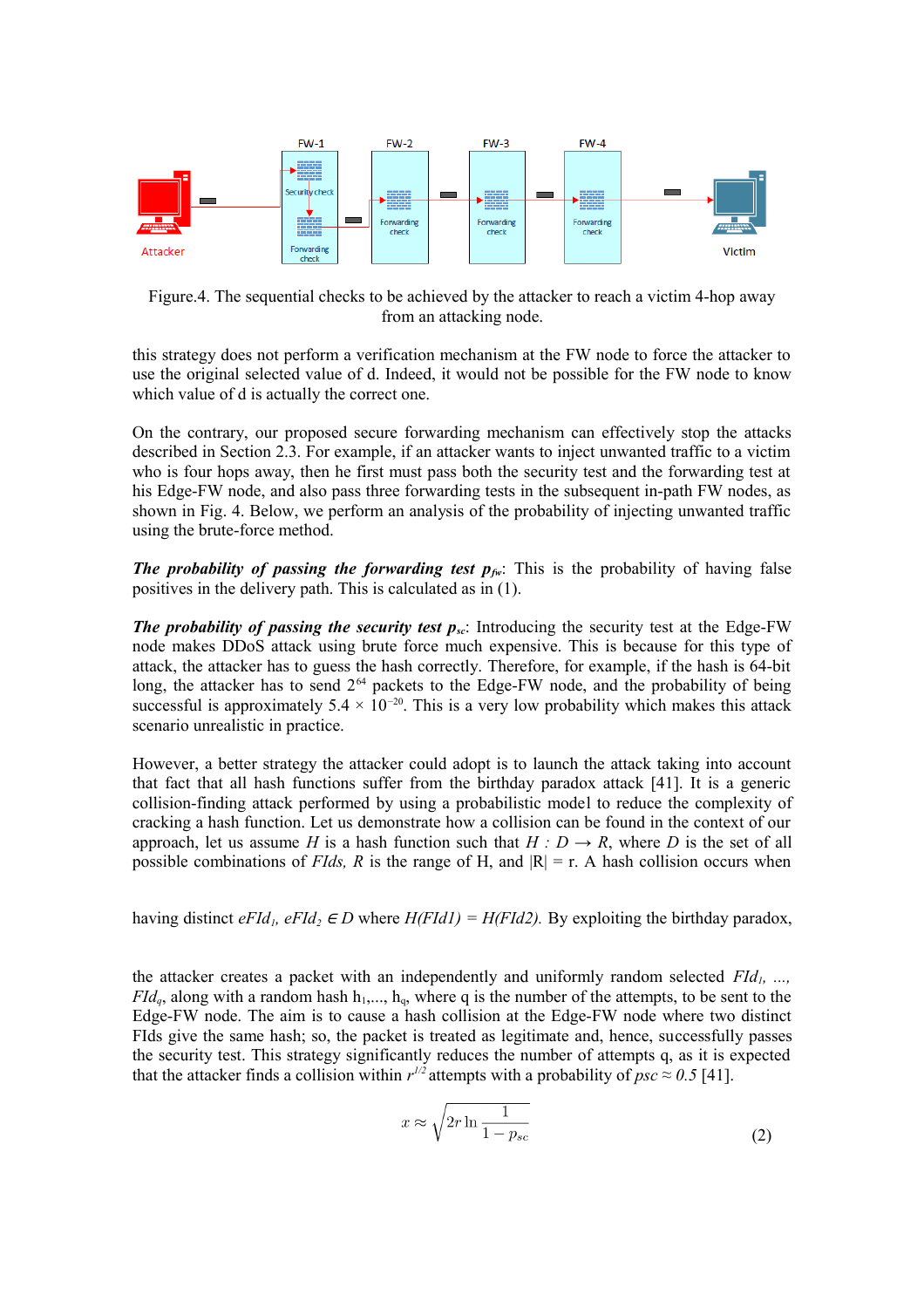where r is the number of all possible hash outputs.

The number of required attempts increases as the hash length increases, and generally, the hash function length is chosen to be large enough to make the number of attempts infeasible. However, since the Edge-FW approach utilizes a hash size of only 64-bit long, to limit the security overhead, this means that within  $\approx 42 \times 10^8$  attempts the attacker may pass the security test with probability psc = 0.5. Therefore, we introduce a blocking mechanism where a publisher who exceeds a certain amount of packet drops is assumed to be a malicious user and, hence, is blocked. The packet drops at the Edge-FW node occur due to a failure in either the security test or the forwarding test. The blocking mechanism is an effective countermeasure, as it prevents the attack at its early stage. However, an attack success probability of 0.5 is considered high as the attacker might be lucky and pass the security test based on his first attempt so the blocking mechanism is not effective in this case. Therefore, the network designer may select a very low probability of success psc and then block any attack before reaching the required number of attempts of achieving the selected probability. To determine the number of required attack attempts x, that inject random pairs  ${FId, h}$ , to achieve a target probability psc of finding a hash collision, we adopt the approximation of [33].



Figure.5. The expected number of attempts required to find a collision in 64-bit long hash for different probability p<sub>r</sub>.

In Fig. 5 we show the number of required attempts, *x*, to find collision in a 64-bit long hash (that is  $r = 1.8 \times 10^{19}$ , assuming various different desired collision probabilities  $p_{sc}$  = {*1×10−15,1×10−12,1×10−9,1×10−6,1×10−2,0.1,0.25,0.5*}. We observe that the number of required attempts,  $x$ , is decreased as the selected  $p_{\text{sc}}$  decreases. For example, the attacker would need to generate and send approximately  $6 \times 10^8$  packets to find a collision and pass the security test with a probability of 1%. However, if we assume even a lower probability of  $p_{sc} = 10^{-9}$ , this would require approximately  $1.9 \times 10^5$  attempts. For this reason, we suggest blocking the publisher after making  $\approx 10^5$  failed attempts, which is a large number and the probability that the attacker could succeed is very small and approximately equal to  $10^{-9}$ . In fact, the probability of passing the EdgeFW node is actually lower than that because the attacker also has to pass the forwarding test.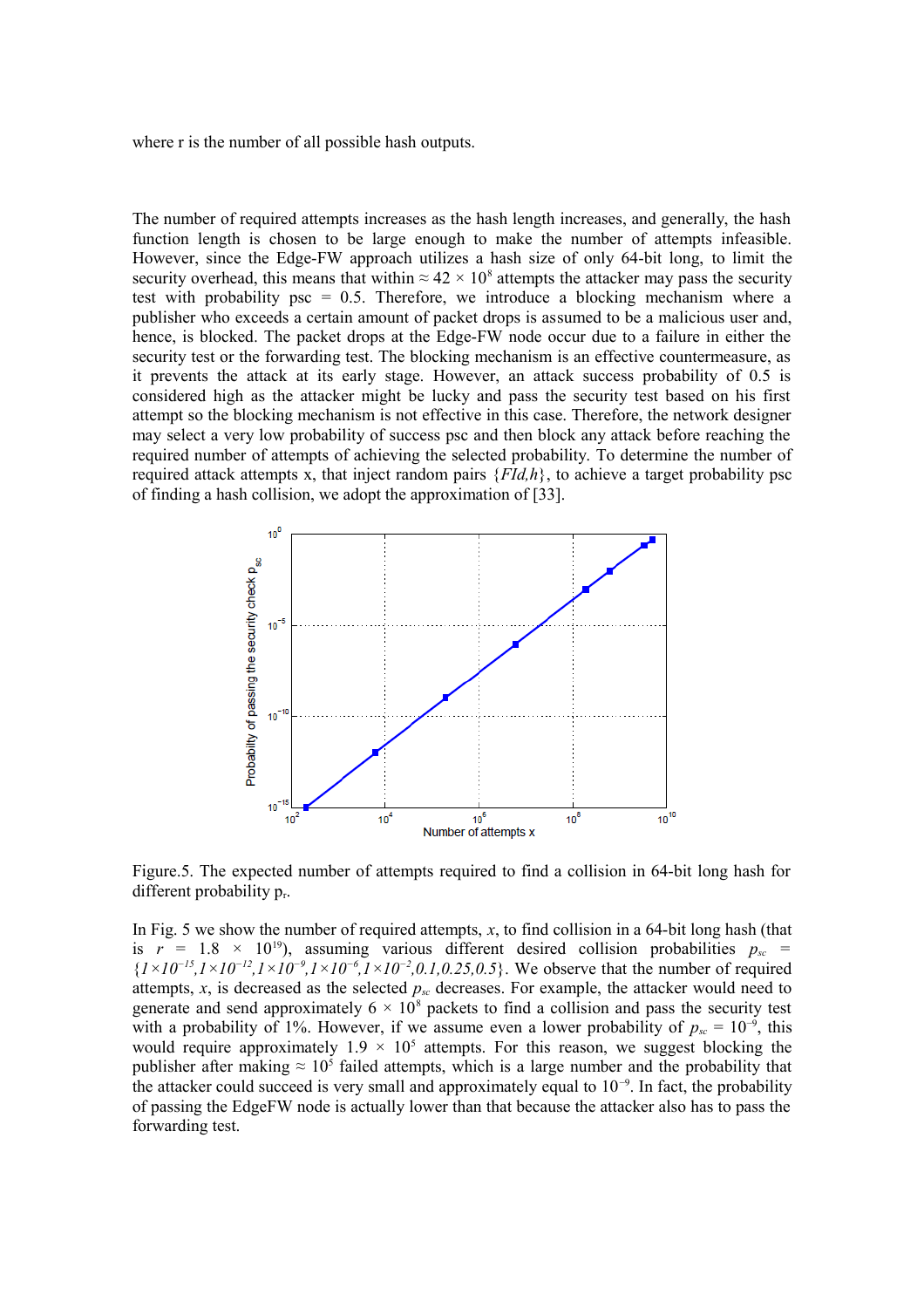Our approach also introduces an additional mitigation layer to brute-force attacks. This is because in this approach, the attacker loses the ability to inject maximally filled eFIdp to the network, which is considered a fundamental strategy to follow as it increases the probability of passing the forwarding test. This strategy now becomes harder to be used because the bit pattern of the injected eFIdp will be changed after the decryption process at the Edge-FW node, which may result in an FId with two cases: an FId with  $\rho > \rho_m$ , so the packet is dropped or an FId with the chance of success is low. Hence, to reach a victim, the attacker must be" incredibly lucky" and pass both tests at the Edge-FW node and also the forwarding test at all in-path FW nodes. The probability of a successful attack can be calculated by:

$$
p_a = p_{sc} \times p_{fw} \tag{3}
$$



Figure.6. Comparison of the probability of successful attack for different path lengths between LIPSIN and Edge-FW approaches. The number of hash function used is  $k = 5$  with  $n = \{23, 29\}$ . The Bloom filter size used in LIPSIN is *m* = 320 whereas in Edge-FW *m* = 256 plus 64-bit hash *h*.

This probability of successful attack pa is actually an upper bound, since this equation assumes that the decrypted forged FId is still maximally filled.

Figure 6 depicts the probability pa for varying attack path lengths l for the current LIPSIN scheme and our proposed Edge-FW scheme. We compare the probability pa in LIPSIN using a Bloom filter size of  $m = 320$ -bit; whereas in our approach  $m = 256$ -bit is used. This is because the Edge-FW approach introduces an extra size of 64-bit hash, so the overall introduced size in the Edge-FW approach is 320-bit. In both approaches, we assume a network that supports different sizes of a maximum delivery tree,  $n = \{23,29\}$  LIds, with  $k = 5$ . Subsequently, in the case of having 23 LIds, *ρm* would be 0.347 for the basic LIPSIN and 0.423 for the Edge-FW mechanism; and when using 29 LIds  $\rho_m$  would be 0.48 and 0.42, for the basic LIPSIN and the Edge-FW mechanisms, respectively.

The figure on the left corresponds to the scenario where  $n = 23$ . We observe substantial improvement of the probability pa for the Edge-FW approach. For instance, when  $p_{sc} = 10^{-6}$ , then  $p_a \approx 1.3 \times 10^{-8}$ . This is much lower than  $\approx 0.0001$  of the current LIPSIN scheme. The forwarding plane becomes even more secure when psc is chosen to be  $10^{-9}$  as the probability of attack, pa, in this case sinks to  $\approx 1.3 \times 10^{-11}$ . It can be noticed that when  $p_{sc}$  is selected to be  $10^{-3}$ ,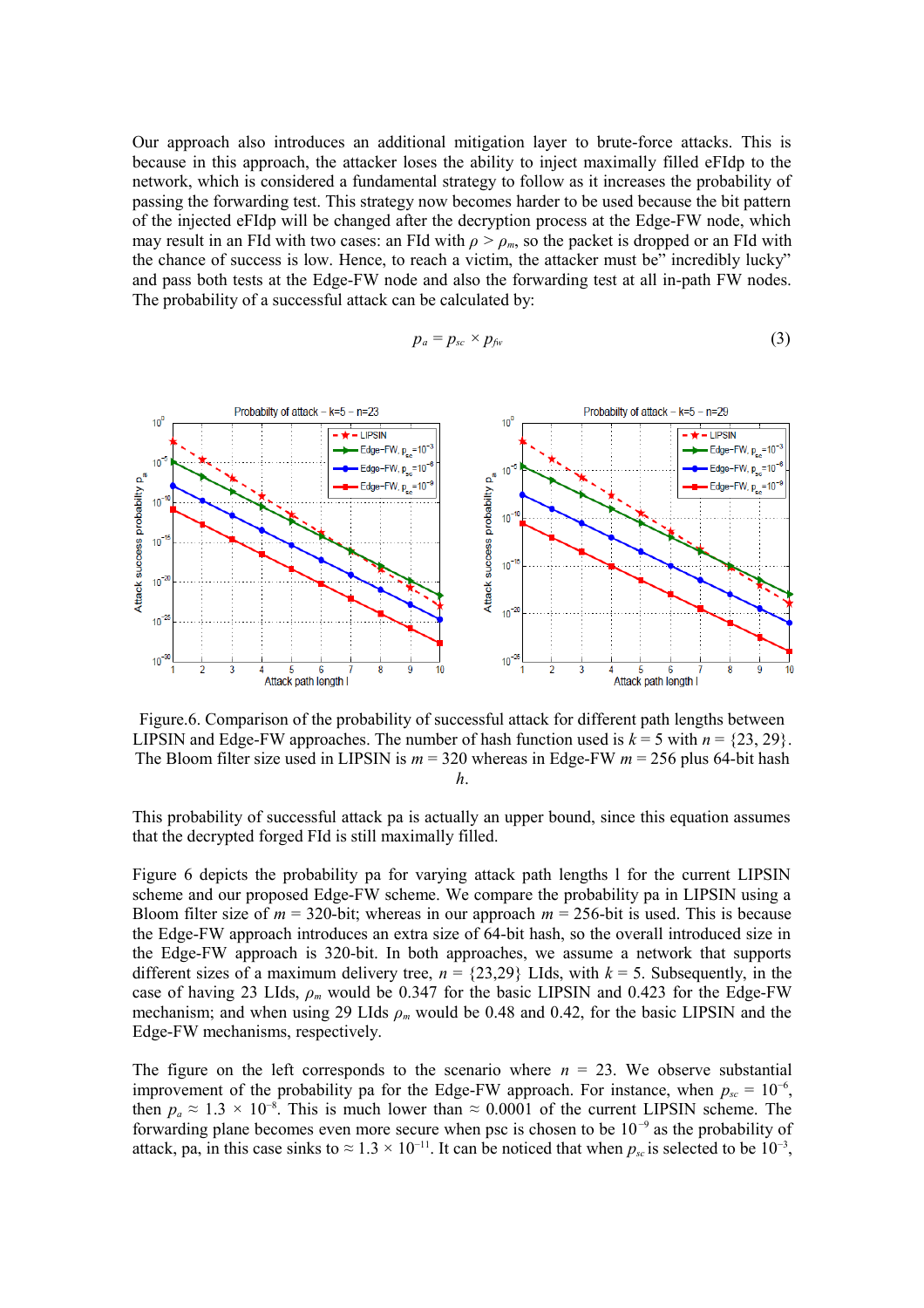the Edge-FW approach does not perform well compared to the LIPSIN, especially when the path increases over 6 hops. This is true because the value of  $\rho_m$  used in the Edge-FW mechanism is significantly small compared to that in the LIPSIN. It is possible to increase the size of the maximum supported delivery tree as in the right figure where  $n = 29$  at the cost of having a higher attack probability, *pa*.

The mechanism introduced in this paper is important as it stops an attacker sending malicious packets using a random FId, which in the PURSUIT architecture could be a multicast tree and potentially could reach a large number of end-users that have not requested the data. It is useful to also compare this with contemporary IP networking where it is possible to send packets with spoofed IP addresses or packets without a user requesting them. The mechanism presented here stops this kind of malicious behaviour, which could be used to launch a DDoS attack. However, it is also worth noting that it does not stop all forms of DDoS attack, for example a large bot-net which simply requests many data items would not be stopped by this mechanism (although the load may be spread over multiple publishers without allowing the attackers to choose a specific publisher to overload, thus aiding existing load-balancing approaches to DDoS).

# **5. CONCLUSION**

In this paper we propose a novel secure Bloom filter based forwarding mechanism for ICN. We have demonstrated that this approach can provide good protection against DDoS attacks. The forwarding mechanism uses network capabilities to identify illegitimate traffic, via its forwarding identifier, at the ingress nodes. Using our approach, the probability of a successful a DDoS attack can be substantially reduced in comparison to existing schemes, to the point where an attack is unrealistic. Moreover, an attacker can be easily detected and blocked at the very early stages of the attack. Furthermore, the proposed scheme does not require storing forwarding state at the Edge-FW nodes in order to detect any in-progress attacks.

# **REFERENCES**

- [1] COntent mediator architecture for content-aware networks (COMET). www.comet-project.org, accessed on (January, 2016)
- [2] SAIL: Scalable and adaptive internet solutions. www.sail-project.eu, accessed on (January, 2016)
- [3] Ahlgren, B., Dannewitz, C., Imbrenda, C., Kutscher, D., Ohlman, B.: A survey of informationcentric networking. Communications Magazine, IEEE 50(7), 26–36 (2012)
- [4] Alzahrani, B., Vassilakis, V., Reed, M.: Mitigating brute-force attacks on Bloom-filter based forwarding. In: Future Internet Communications (CFIC), Conference on. pp. 1–7 (2013)
- [5] Alzahrani, B., Vassilakis, V., Reed, M.: Selecting bloom-filter header lengths for secure information centric networking. In: Communication Systems, Networks Digital Signal Processing (CSNDSP), 2014 9th International Symposium on. pp. 628–633 (July 2014)
- [6] Alzahrani, B., Reed, M., Riihijarvi, J., Vassilakis, V.: Scalability of information centric net-¨ working using mediated topology management. Journal of Networkand Computer Applications, Elsevier (July 2014), www.dx.doi.org/10.1016/j.jnca.2014.07.002
- [7] Alzahrani, B.A., Reed, M.J., Vassilakis, V.G.: Enabling z-filter updates for self-routing denialofservice resistant capabilities. In: Computer Science and Electronic Engineering Conference (CEEC), 4th. pp. 100–105. IEEE (2012)
- [8] Anderson, T., Roscoe, T., Wetherall, D.: Preventing internet denial-of-service with capabilities.
- [9] SIGCOMM Comput. Commun. Rev. 34(1), 39–44 (2004)
- [10] Antikainen, M., Aura, T., Sarela, M.: Denial-of-service attacks in Bloom-filter-based forwarding. Networking, IEEE/ACM Transactions on 22(5), 1463–1476 (October 2014)
- [11] Bloom, B.H.: Space/time trade-offs in hash coding with allowable errors. Communications of the ACM 13, 422–426 (1970)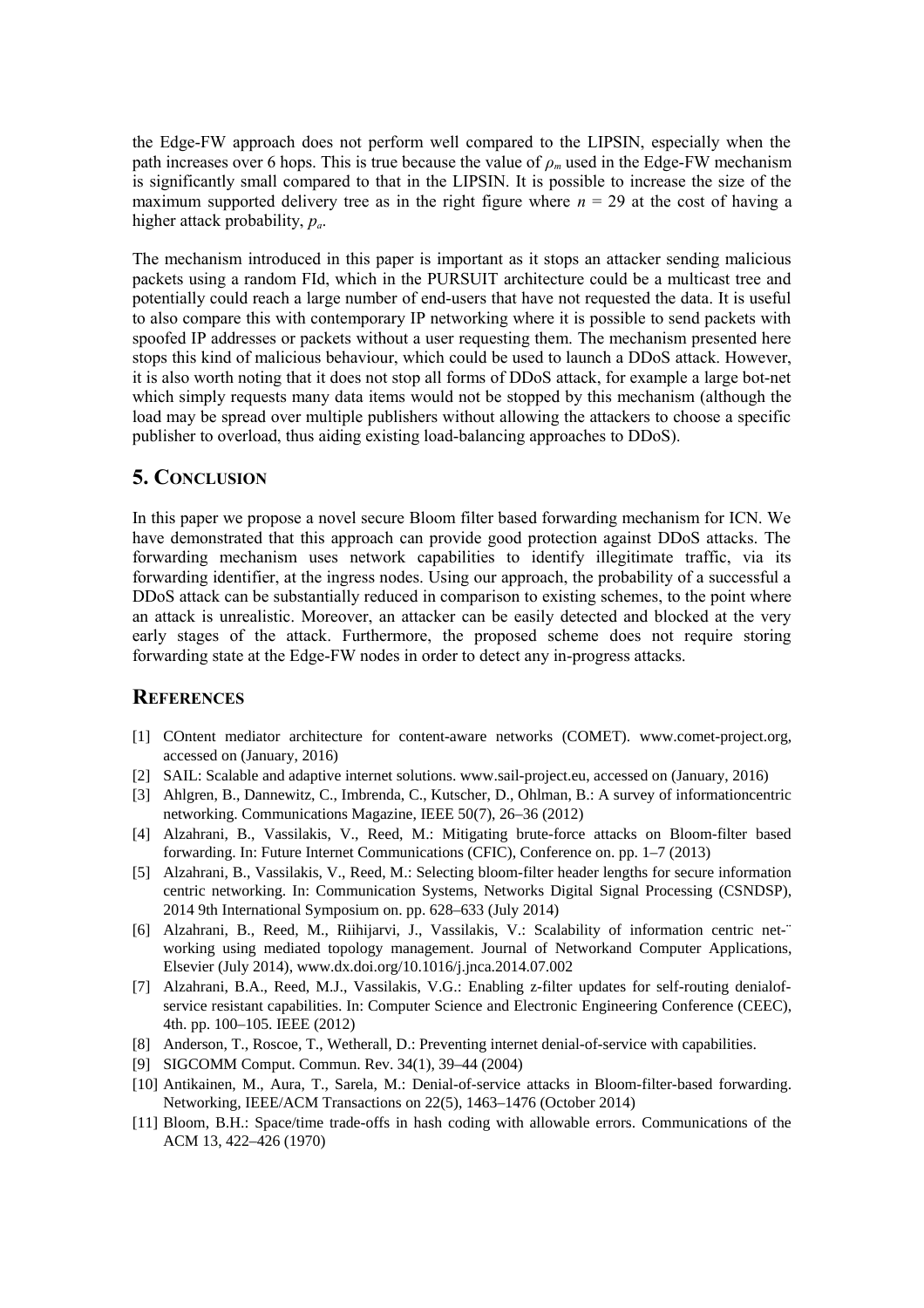- [12] Brunner, M., Abramowicz, H., Niebert, N., Correia, L.M.: 4WARD: a european perspective towards the future internet. IEICE transactions on communications 93(3), 442–445 (2010)
- [13] Carrea, L., Vernitski, A., Reed, M.: Optimized hash for network path encoding with minimized false positives. Computer Networks 58, 180–191 (2014)
- [14] Choi, J., Han, J., Cho, E., Kwon, T., Choi, Y.: A survey on content-oriented networking for efficient content delivery. Comm. Mag. 49(3), 121–127 (Mar 2011)
- [15] Dai, H., Wang, Y., Fan, J., Liu, B.: Mitigate ddos attacks in NDN by interest traceback. In: Computer Communications Workshops (INFOCOM WKSHPS), 2013 IEEE Conference on. pp. 381–386 (April 2013)
- [16] Eugster, P.T., Felber, P.A., Guerraoui, R., Kermarrec, A.M.: The many faces of publish/subscribe. ACM Computing Surveys (CSUR) 35(2), 114–131 (2003)
- [17] Feldmann, A.: Internet clean-slate design: what and why? ACM SIGCOMM Computer Communication Review 37, 59–64 (2007)
- [18] Ferguson, P., Senie, D.: Network ingress filtering: Defeating denial of service attacks which employ IP source address spoofing (1998), rFC 2267
- [19] Fotiou, N., Polyzos, G., Trossen, D.: Illustrating a publish/subscribe internet architecture. Journal on Telecommunication Systems, Special Issue on Future Internet Sevices and Architecture: Trends and Visions 52, no.3 (2011)
- [20] Fotiou, N., Nikander, P., Trossen, D., Polyzos, G.C.: Developing information networking further: From PSIRP to PURSUIT. In: Broadband Communications, Networks, and Systems, pp. 1–13. Springer (2012)
- [21] Frankel, S., Glenn, R., Kelly, S.: The AES-CBC cipher algorithm and its use with IPsec (September 2003), RFC 3602
- [22] Gajic, B., Riihijarvi, J., Mahonen, P.: Intra-domain topology manager for publish-subscribe networks. In: Telecommunications (ICT), the 18th International Conference on. pp. 394–399. Ayia Napa, Cyprus (May 2011)
- [23] Gasti, P., Tsudik, G., Uzun, E., Zhang, L.: DoS and DDoS in named data networking. In: Computer Communications and Networks (ICCCN), the 22nd International Conference on. pp. 1–7 (2013)
- [24] Handley, M.: Why the internet only just works. BT Technology Journal 24(3), 119–129 (2006)
- [25] Interent live stats: Internet users in the world. www.internetlivestats.com/internetusers, accessed on (January, 2016), http://www.internetlivestats.com/ internet-users
- [26] Jacobson, V.: A new way to look at networking. Google Tech Talks (August 2006)
- [27] Jacobson, V., Mosko, M., Smetters, D., Garcia-Luna-Aceves, J.: Content-centric networking. Whitepaper, Palo Alto Research Center pp. 2–4 (2007)
- [28] Jacobson, V., Smetters, D.K., Thornton, J.D., Plass, M.F., Briggs, N.H., Braynard, R.L.: Networking named content. In: Proceedings of the 5th international conference on Emerging networking experiments and technologies. pp. 1–12. ACM, Rome, Italy (2009)
- [29] Jokela, P., Zahemszky, A., Esteve Rothenberg, C., Arianfar, S., Nikander, P.: LIPSIN: Line speed publish/subscribe inter-networking. ACM SIGCOMM Computer Communication Review 39(4), 195–206 (2009)
- [30] Koponen, T., Chawla, M., Chun, B., Ermolinskiy, A., Kim, K., Shenker, S., Stoica, I.: A data oriented (and beyond) network architecture. SIGCOMM Comput. Commun. Rev. 34, no.4, 181–192 (2007)
- [31] Kounavis, M.E., Kang, X., Grewal, K., Eszenyi, M., Gueron, S., Durham, D.: Encrypting the internet. SIGCOMM Comput. Commun. Rev. 41(4) (2010)
- [32] Lagutin, D., Visala, K., Tarkoma, S.: Publish/Subscribe for internet: PSIRP perspective. Future Internet Assembly 84 (2010)
- [33] Liu, X., Yang, X., Lu, Y.: To Filter or to authorize: Network-layer DoS Defense Against Multimillion-node Botnets. SIGCOMM Comput. Commun. Rev. 38(4), 195–206 (2008)
- [34] Mathis, F.H.: A generalized birthday problem. SIAM Rev. 33, 265135–270
- [35] Nikander, P., Marias, G.F.: Towards understanding pure publish/subscribe cryptographic protocols. In: Proceedings of the 16th International Conference on Security Protocols. pp. 144–155. Security'08, Springer-Verlag, Berlin, Heidelberg (2011)